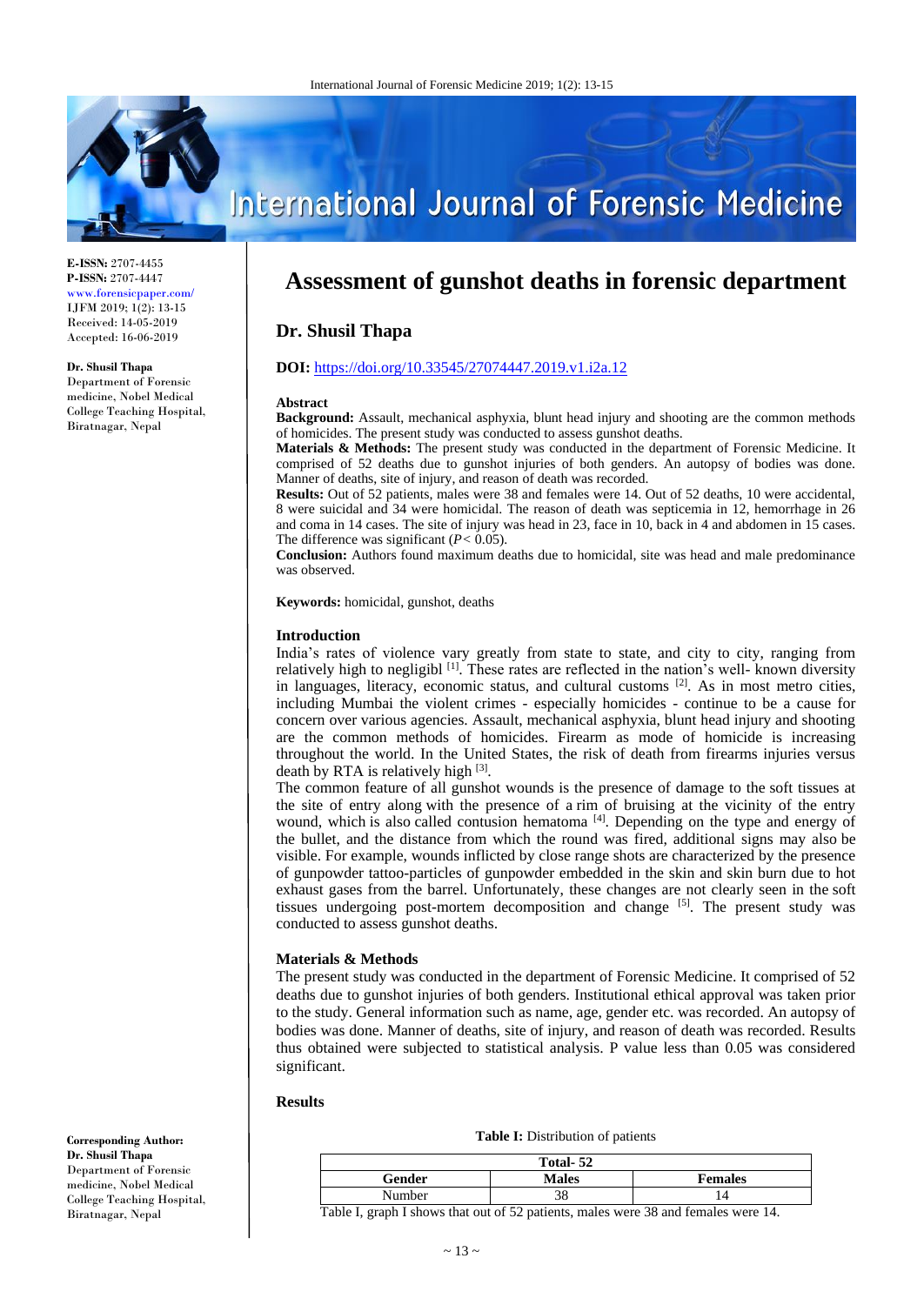**Table II:** Manner of deaths

| <b>Manner</b> | <b>Number</b> | P value |
|---------------|---------------|---------|
| Accidental    |               |         |
| Suicidal      |               | ን በ1    |
| Homicidal     |               |         |

Table II, graph I shows that out of 52 deaths, 10 were accidental, 8 were suicidal and 34 were homicidal. The difference was significant (*P<* 0.05).



**Graph I:** Manner of deaths

**Table III:** Reason of death

| <b>Reason</b> | <b>Number</b>                                                           | <b>P</b> value |
|---------------|-------------------------------------------------------------------------|----------------|
| Septicemia    |                                                                         |                |
| Hemorrhage    | 26                                                                      | 9.04           |
| Coma          |                                                                         |                |
|               | Table III shows that reason of death was senticemia in 12 hemorrhage in |                |

Table III shows that reason of death was septicemia in 12, hemorrhage in 26 and coma in 14 cases. The difference was significant (*P<* 0.05).

|      | $\cdot$<br>- |         |  |
|------|--------------|---------|--|
| Site | Number       | P value |  |
| Head |              |         |  |

Back 4<br>bdomen 15

**Table IV:** Site of injury

| Table IV shows that site of injury was head in 23, face in 10, back |  |
|---------------------------------------------------------------------|--|
| in 4 and abdomen in 15 cases. The difference was significant ( $P<$ |  |
| $0.05$ ).                                                           |  |

Face  $\begin{array}{|c|c|c|c|}\n\hline\n\text{Pock} & & 10 & & 0.04 \\
\hline\n\end{array}$ 

#### **Discussion**

Abdomen

In 2012, India officially reported total national firearm murder cases 2818 (9.8%) out of 34305 homicidal deaths. Percentage wise it is nearly equal for year 2012 (10.98%) and for  $2013$  (10.90%)  $\left[6\right]$ . In the era of gang war and encounter in Mumbai there were significant contribution of firearm deaths in total homicides. But the decline in the rate of murder committed with firearms is especially striking compared to trends in other violent crimes, which declined only slightly over the period  $[7]$ . The present study was conducted to assess gunshot deaths.

In this study, out of 52 patients, males were 38 and females were 14. Out of 52 deaths, 10 were accidental, 8 were suicidal and 34 were homicidal. The difference was significant  $(P < 0.05)$ . Brogdon *et al.* [8] found retrospective cross-sectional study carried out on the victims of FA injuries referred to the mortuary. Of the autopsies conducted during study, 2.09% were firearm-related deaths. Of the cases, males (92.42%) notably outnumbered females in a ratio of 12.2:1. Homicidal attacks were maximum, and unlicensed, illegal country-made weapons were the preferred choice. Suicides were least. Result signifies that illegal country-made weapons should be strictly limited to save the precious lives. A holistic approach encompassing public awareness, behavioral modification, and stringent management of law and order is the need of the hour.

We found that reason of death was septicemia in 12, hemorrhage in 26 and coma in 14 cases. The difference was significant  $(P< 0.05)$ . The site of injury was head in 23, face in 10, back in 4 and abdomen in 15 cases. Amiri *et al.* <sup>[9]</sup> found that 74.4% deceased were victims of homicidal attacks, 21% of suicide and 4.6% of accidental deaths. Maximum suicidal firearm deaths were done by police persons (66%). Male from 21-30 age group were most common deceased in firearm deaths. Chest (36.9%) was most common site of involvement of entry wound of firearm. Pistol or revolver weapon most commonly used (51.17%) in both homicide and suicide cases. The most common reason behind the homicidal firearm death or killing of person was the personal rivalry (46.51%).

Bullet calibre and length of the gun barrel affect the initial speed of the projectile and its effective range. The ability to penetrate the tissue depends on the material the bullet is made of, flight trajectory and angle of penetration. Unjacketed, relatively soft bullets passing through the tissues are readily deformed-flattened or distorted. Hitting bony structures may change the trajectory of a bullet-deflect it from the straight line or ricochet. Jacketed bullets fired from rifles, some hand guns and automatic guns have significantly higher barrel exit velocity, and thus energy, than unjacketed bullets. The external cover makes them less prone to shape change and distortion during the initial contact with soft tissues. Contact with bone may lead to burst fracture, with minimal change in the trajectory of the bullet. Shotgun shells contain multiple small beads or lead slugs that exit the barrel at a lower speed; however, the large number of small projectiles can cause extensive damage to the body, particularly with close range gunshots [10].

#### **Conclusion**

Authors found maximum deaths due to homicidal, site was head and male predominance was observed.

#### **References**

- 1. Kohli A, Aggarwal NK. Firearm fatalities in Delhi, India. Leg Med (Tokyo). 2006; 8(5):264-8.
- 2. Singh BP, Singh RP. Shotgun shooting in northern India-- a review (1980-1999). Forensic Sci. Int. 2005; 150(1):103-1
- 3. Patowary A. Study of pattern of injuries in homicidal firearm injury cases. J Indian Acad. Forensic Med 2005; 27(2):92-95.
- 4. Kh. Pradipkumar. Homicidal fatal firearm injuries. J Indian Academy Forensic Medicine. 2005; 27(4):222- 225.
- 5. Fedakar R, Gundogmuş UN, Turkmen N. Firearmrelated deaths in two industrial cities of Turkey and their province. Legal Medicine (Tokyo). 2007; 9(1):14- 21.
- 6. Hagras A, Kharoshah H. Medico-legal evaluation of firearm injuries during the period from 2005 to 2010 in the Suez Canal Area, Egypt: A retrospective study; Egyptian Journal of Forensic Sciences. 2012; 2:1-10.